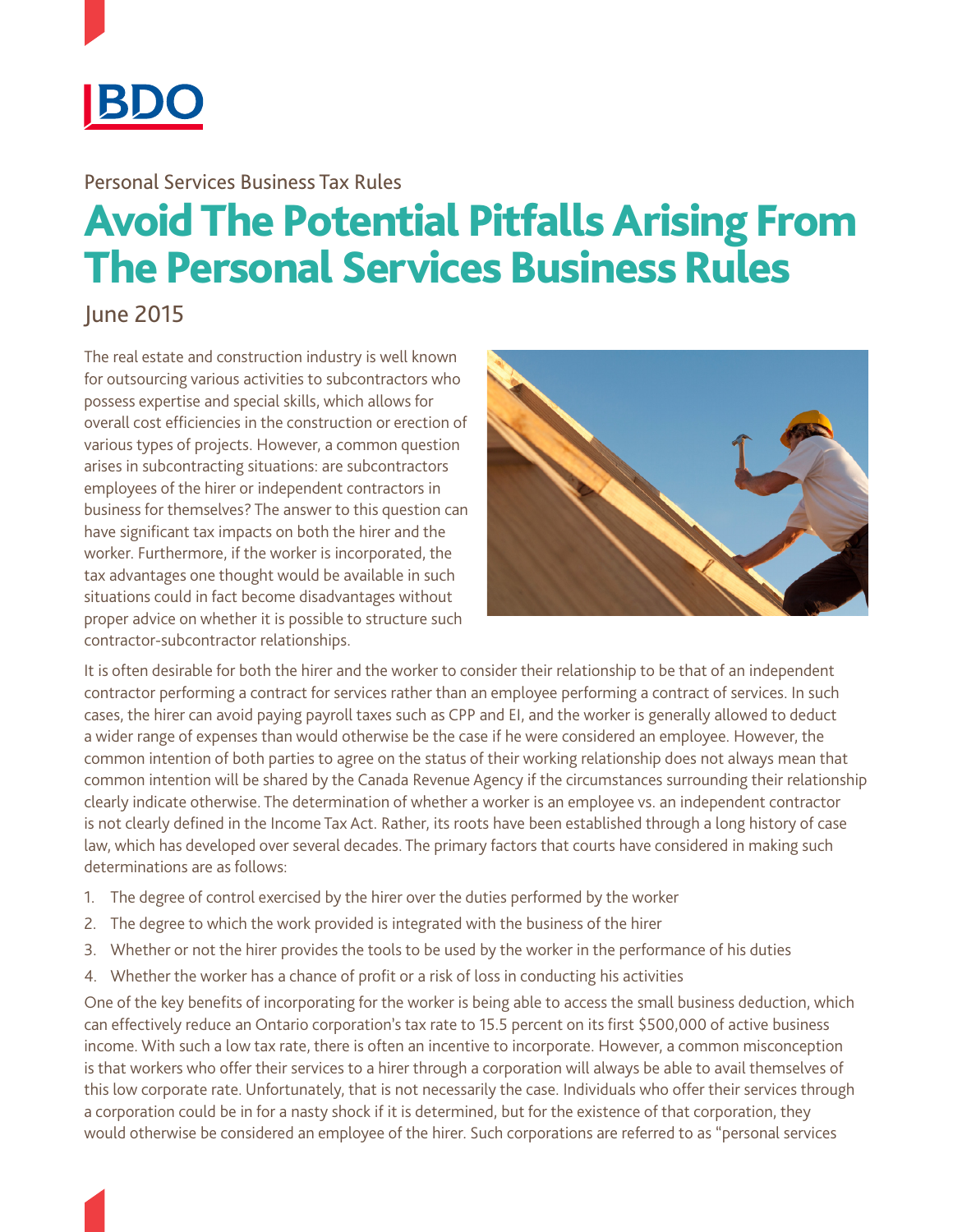

businesses." In addition to losing the small business deduction, the income received is subject to tax without the benefit of the general tax reduction enjoyed by larger corporations, resulting in a corporate tax rate of 39.5 percent. Other than a few limited specified expenses, the only expenses able to be deducted by such corporations are the wages and benefits provided to the "incorporated employee." Consider the following situation:

- HB is a homebuilder that constructs new homes in the GTA.
- In building its homes, HB hires individuals to construct the frames of its houses. With one exception, these individuals are employees of HB and are thus subject to withholding taxes, CPP, EI, etc.
- The exception is Frame Co., a company incorporated and owned 100 percent by Mr. F., a former employee of HB. Frame Co. provides the same services to HB as the employed individuals, and under the terms of a contract is subject to the same rules and policies as the employees.
- The contract between HB and Frame Co. stipulates that HB will provide Frame Co. with nail guns, saws, hammers and all other tools necessary for the work to be done.
- As part of their contract, HB insists that Frame Co. must be on the job site by 8:00am each weekday, and cannot leave without the approval of HB's job foreman. Furthermore, Frame Co. is not able to subcontract its services out to others or hire individuals other than Mr. F. without HB's prior approval.
- Frame Co. is paid an hourly rate for which it issues an invoice (including HST) to HB.
- HB warrants all of its houses for a limited time period for any defects, including those framed by its employees and Frame Co.
- Frame Co. earns \$100,000 of gross income and pays a salary of \$40,000 to Mr. F. It also incurs \$10,000 of other expenses (professional fees, office expenses, etc.) resulting in pre-tax income for accounting purposes of \$50,000.

The above facts clearly indicate that Mr. F. would be an employee of HB if it were not for the existence of Frame Co. HB has a high degree of control over Frame Co., and provides Frame Co. with all necessary tools to do the job. Based on the hourly rate compensation method and the warranties given by HB, limited risk is being undertaken by Frame Co., and there's little chance for the company to earn additional profit beyond its hourly rate. The company is essentially an "incorporated employee." Mr. F. may be shocked to find out that the corporate tax owed by Frame Co. is about \$23,700 rather than the \$7,750 he was expecting.

Of course, the facts associated with most cases will not be as clear-cut as those set out in the above example. In many cases, factors will point in both directions regarding the question of whether a corporation is a personal